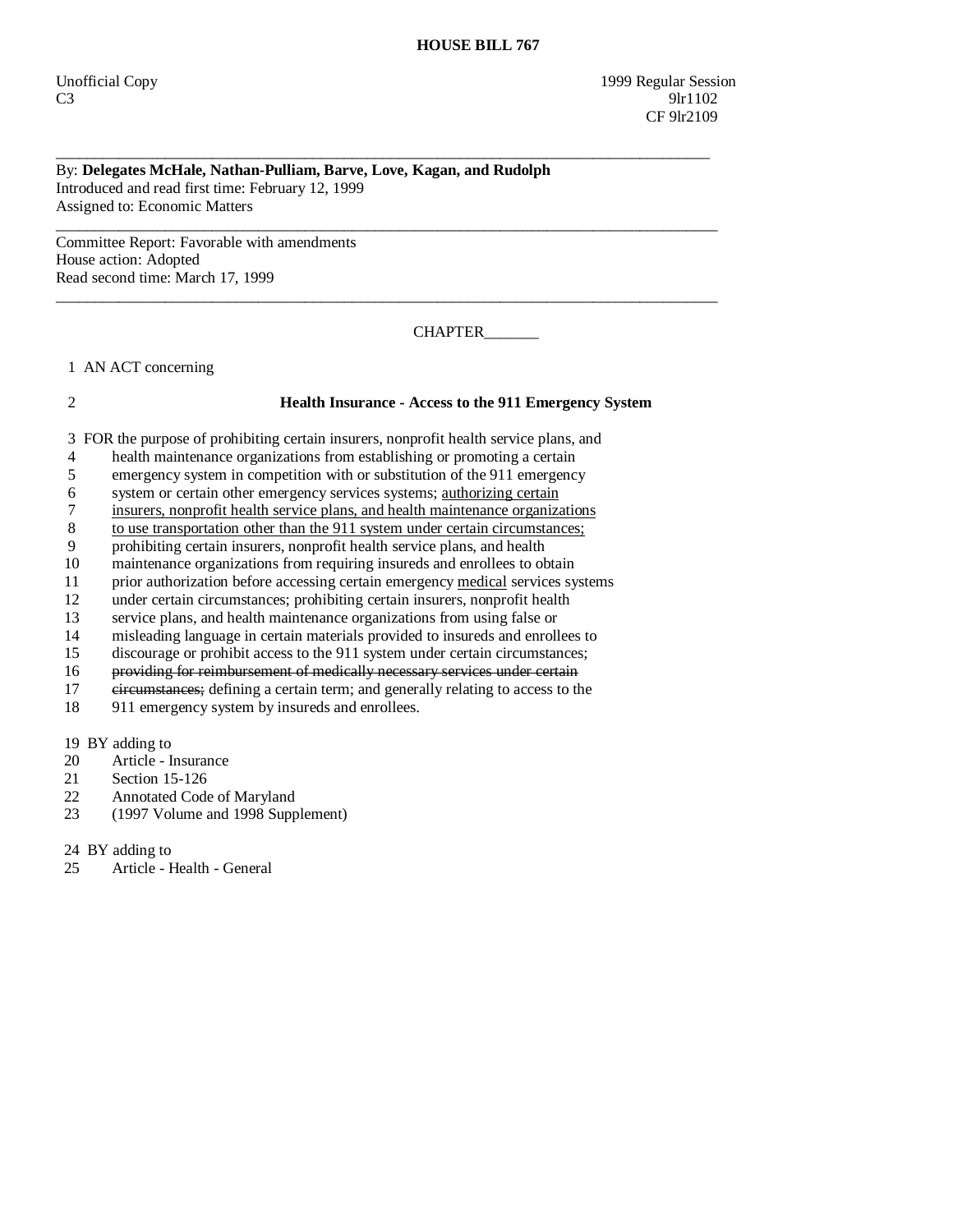- 1 Section 19-706(ff)
- 2 Annotated Code of Maryland
- 3 (1996 Replacement Volume and 1998 Supplement)

 4 SECTION 1. BE IT ENACTED BY THE GENERAL ASSEMBLY OF 5 MARYLAND, That the Laws of Maryland read as follows:

## 6 **Article - Insurance**

7 15-126.

8 (A) IN THIS SECTION, "EMERGENCY MEDICAL CONDITION" MEANS A MEDICAL

9 CONDITION MANIFESTING ITSELF BY ACUTE SYMPTOMS OF SUFFICIENT SEVERITY,

10 INCLUDING SEVERE PAIN, THAT A PRUDENT LAYPERSON, WHO POSSESSES AN

11 AVERAGE KNOWLEDGE OF HEALTH AND MEDICINE, COULD REASONABLY EXPECT

12 THE ABSENCE OF IMMEDIATE MEDICAL ATTENTION TO RESULT IN:

 13 (1) PLACING THE HEALTH OF THE INDIVIDUAL, OR WITH RESPECT TO A 14 PREGNANT WOMAN, THE HEALTH OF THE WOMAN OR UNBORN CHILD, IN SERIOUS 15 JEOPARDY;

16 (2) SERIOUS IMPAIRMENT TO BODILY FUNCTIONS; OR

17 (3) SERIOUS DYSFUNCTION OF ANY BODILY ORGAN OR PART.

18 (A) IN THIS SECTION, "EMERGENCY MEDICAL CONDITION" MEANS A MEDICAL

19 CONDITION THAT MANIFESTS ITSELF BY SYMPTOMS OF SUFFICIENT SEVERITY,

 20 INCLUDING SEVERE PAIN, THAT THE ABSENCE OF IMMEDIATE MEDICAL ATTENTION 21 COULD REASONABLY BE EXPECTED BY A PRUDENT LAYPERSON, WHO POSSESSES AN

22 AVERAGE KNOWLEDGE OF HEALTH AND MEDICINE, TO RESULT IN:

23 (1) PLACING THE PATIENT'S HEALTH IN SERIOUS JEOPARDY;

24 (2) SERIOUS IMPAIRMENT TO BODILY FUNCTIONS; OR

25 (3) SERIOUS DYSFUNCTION OF ANY BODILY ORGAN OR PART.

26 (B) THIS SECTION APPLIES TO:

 27 (1) INSURERS AND NONPROFIT HEALTH SERVICE PLANS THAT PROVIDE 28 HOSPITAL, MEDICAL, OR SURGICAL BENEFITS TO INDIVIDUALS OR GROUPS UNDER 29 HEALTH INSURANCE POLICIES THAT ARE ISSUED OR DELIVERED IN THE STATE; AND

 30 (2) HEALTH MAINTENANCE ORGANIZATIONS THAT PROVIDE HOSPITAL, 31 MEDICAL, OR SURGICAL BENEFITS TO INDIVIDUALS OR GROUPS UNDER CONTRACTS 32 THAT ARE ISSUED OR DELIVERED IN THE STATE.

 33 (C) (1) AN ENTITY SUBJECT TO THIS SECTION MAY NOT ESTABLISH OR 34 PROMOTE AN EMERGENCY MEDICAL RESPONSE AND TRANSPORTATION SYSTEM 35 THAT ENCOURAGES OR DIRECTS ACCESS BY AN INSURED OR ENROLLEE IN